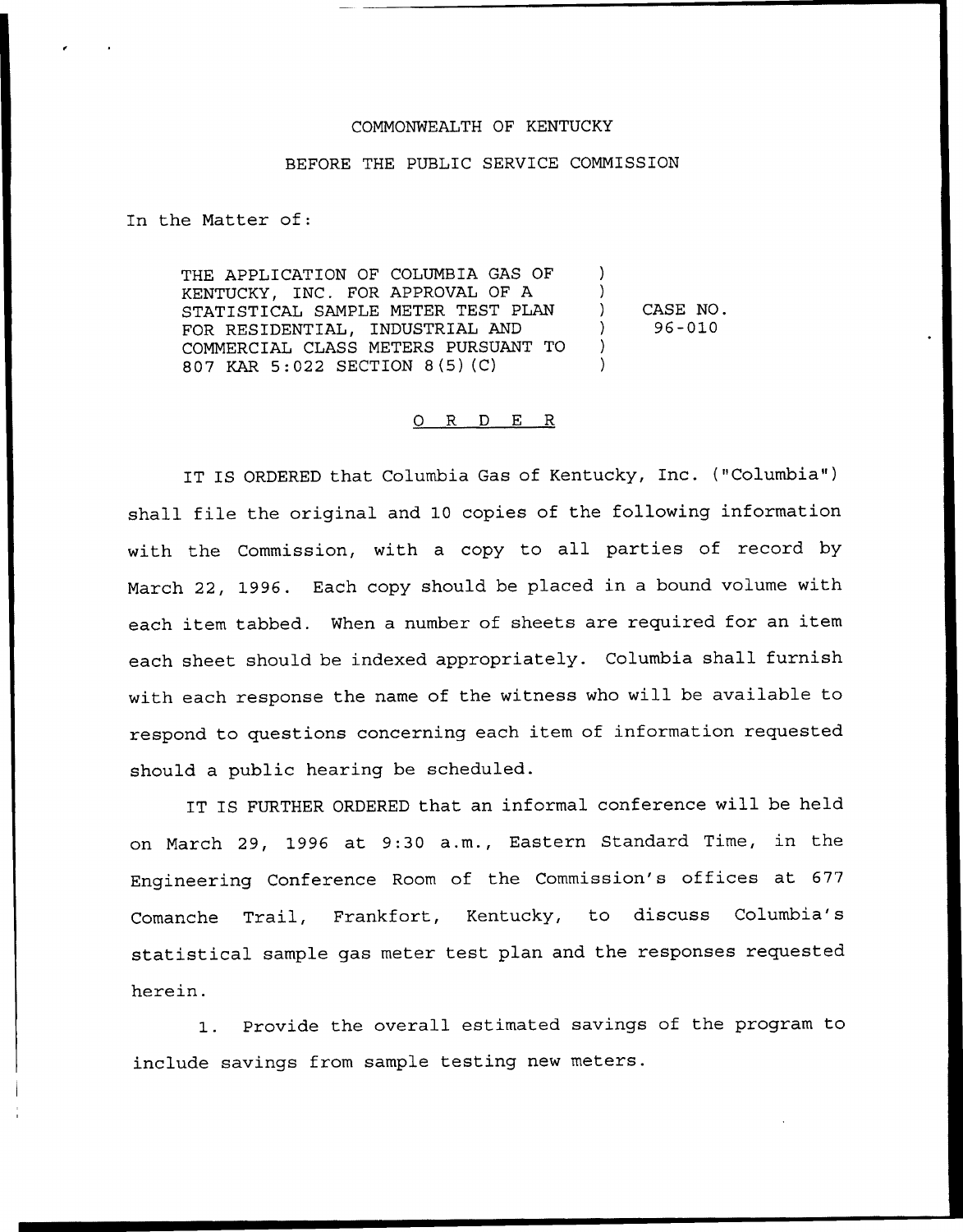2. Columbia states that the purpose of the program is the detection and early removal of meters that do not meet prescribed performance standards. Will the proposed 4-year early removal of rejected meters ensure a high accuracy level? Explain.

3. What is the anticipated largest group size and its sample size for industrial meters?

4. Using Columbia's current meter database provide the following:

a. Number and size of control groups.

b. Criteria for segregating the meters into homogeneous control groups.

c. Criteria for combining control groups.

d. Criteria for subdividing a control group.

5. Is mileage for high gas consuming customers considered a factor in establishing a control group? Explain.

6. Provide Columbia's shipping procedure to assure that the meters tested by the manufacturer or Columbia's meter shop conform to the limits set forth in the test facility.

7. How will the degree of confidence be determined for a control group performance?

8. Will Columbia file the operating characteristic curve of the each control group?

9. How does Columbia propose to improve the performance of a control group which has a test record within the high limit of the specified acceptable standard? Will a tightened inspection be considered as an option for such a group?

 $-2-$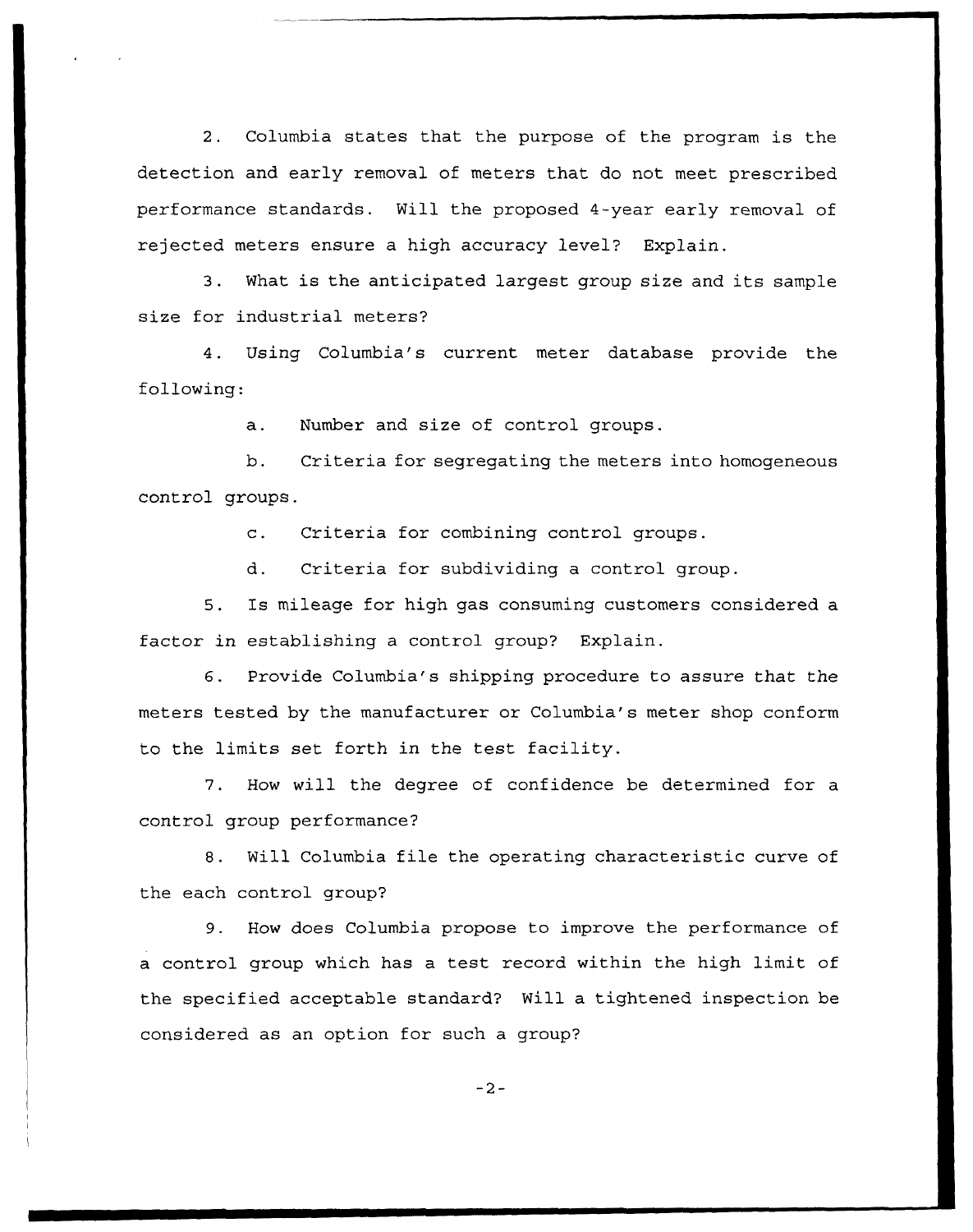10. Do the proposed service life limitations set forth in Section II of Columbia's description of the plan apply to new meters and those currently in service? For example, what is the plan for a meter currently in service for 14 years? Explain.

11. Explain how the statistical sampling test will improve Columbia's meter quality and meter maintenance program.

12. Will Columbia consider a plan to inspect the new meter control groups for critical defects? Explain.

13. Clarify what corrective action will be taken for a group under reduced inspection when the group is rejected. Will it be removed or reinspected under normal inspection'?

14. Explain and provide any written information which supports the 35-year service life for residential meters.

15. What is the rationale for limiting the minimum sample size to <sup>32</sup> meters? Explain how the proposed minimum sample size is sufficient size to demonstrate the condition of its group.

16. What is the consumer risk factor for the proposed minimum sample size?

17. Provide statistical records and bar graphs for meter testing for the past 14 years.

18. How often will Columbia test the customer's piping for leaks under the proposed plan?

19. Document the frequency with which Columbia's personnel find safety problems when inspecting a customer's premises during meter changes.

 $-3-$